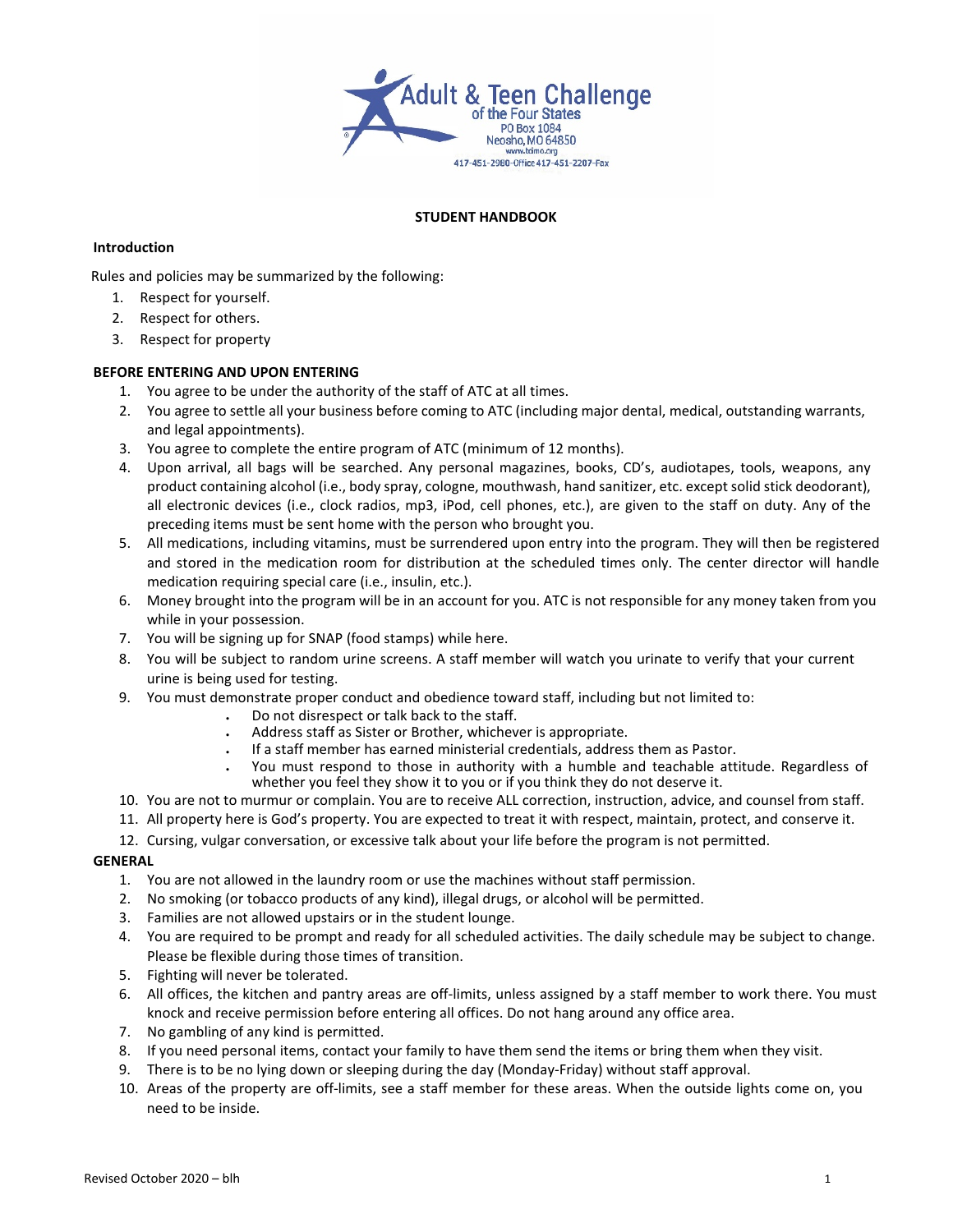- 11. Borrowing money from or lending money to other students or staff is forbidden. You may not sell or trade anything with another student or staff member.
- 12. Do not fasten anything to your bedroom walls or any of the furniture. Do not move any furniture without staff supervision.
- 13. You may not get into other student's personal belongings or wear any of their clothes.
- 14. There is to be no running in the building.
- 15. The people whom you may contact while in ATC are: wife, children, parents, siblings, grandparents, aunts and uncles, cousins, nieces and nephews, step-relatives of the before mentioned categories, girlfriends with whom you have a child, a pastor, a probation officer and attorney. All other relationships will be at the discretion of the center director.
- 16. If you are taken into custody and become incarcerated after entering ATC, you will have a maximum of thirty days to retain your current student status. Either you or an authorized contact must notify the ATC center director within five days of being incarcerated, detailing your situation, and potential release date.
- 17. There is to be NO interaction, conversation, exchange of information with women. This applies to all areas of your time here.(i.e. ministry services, ministry outings, church, work therapy or visits, unless they are your family.)

# **ROOMS**

- 1. You are not permitted to be in your room from 8:00 am 4:30 pm. The only exception is during lunchtime to change for work or if you have been placed on sick call.
- 2. Only individually wrapped hard candy, beef jerky, and one water bottle are allowed in your room.
- 3. Do not leave lights or fans on when you leave your room.
- 4. Your room must be neat and clean at all times. You will be responsible for your area:
	- ⠄ Clothing must be appropriately hung and folded neatly in your dresser
	- ⠄ Dirty clothes must be in the laundry room before 8:00 am on your laundry day
	- Clean clothes will be folded and placed in your room for you to put away
	- ⠄ NO dirty laundry is to be put in your dresser
	- Desks, window ledges, dresser tops need to be kept neat and clean
		- 1 Library Book<br>○ 1 Backpack
		- o 1 Backpack<br>o 2 Bibles
		- 2 Bibles
		- o 1 Commentary<br>
		o 1 Devotional
		- o 1 Devotional<br>o 3 Journals/No
		- 3 Journals/Notebooks
		- 1 Personal Book (spiritual based) ○ NO newspapers or secular magazines
- 5. Towels are to be neatly hung on the end of your bed during the day.
- 6. Make your bed every day, keep it made until bedtime, and do not place any belongings on your bed.
- 7. You 're not allowed in another student's or staff room.
- 8. You must be quiet upstairs. Noise levels are to be kept low in respect for others. The staff on duty will determine the respectful level.
- 9. We will do random room checks.
- 10. Wake-up time is according to schedule. You have 10 minutes to get out of bed. On Sundays, you must be up at least two hours before the vans leave.
- 11. You are to be in your room at 9:30 pm.
	- ⠄ Devotions from 9:30pm -- 9:45 pm
	- ⠄ Lights out 10:00pm -- 6:00am
	- Personal lights only used with permission from other roommates

# **PERSONAL HYGIENE AND GROOMING**

- 1. You must shower daily. Showers are to be limited to seven minutes.
- 2. You must shave each morning before 8:00 am. If the wake-up time is at 8:00 or later, you must be clean-shaven before breakfast.
- 3. Beards and goatees are not permitted. Mustaches must be kept neat and extend no lower than the corner of your mouth.
- 4. Hair must be neatly trimmed, length, and style are not to extend over the ears or beyond halfway down the neck. Sideburns must not extend lower than the middle of the ear. Extreme hairstyles will not be permitted. ,
- 5. Hairnets or do-rags are not permitted in classes, services, study hall, or outside of the center.
- 6. You must dress neatly and appropriately for all occasions.
	- Pants with a belt around your waist for church, chapel, and class
	- Plain white tee-shirts or sleeveless shirts are not allowed.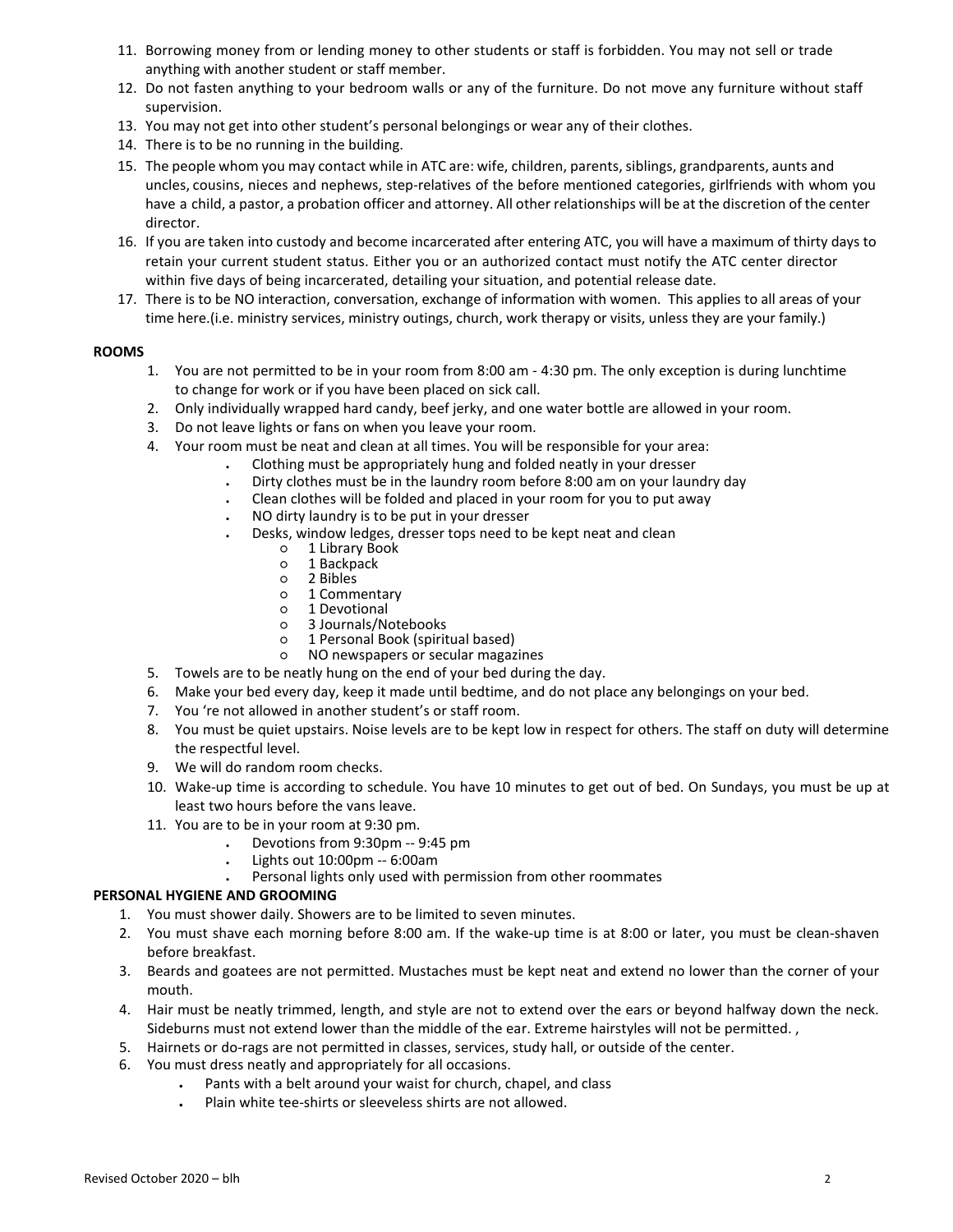- Button shirts are to be buttoned to the second from the top button and tucked in for church, chapel, and classes.
- ⠄ Colored tee-shirts and jeans are suitable for off-grounds work therapy.
- On grounds, work therapy attire is at the discretion of the senior staff.
- Remember, if you are asked to change, do so with the right attitude.
- 7. Excessive and inappropriate jewelry is not permitted; staff will determine what is appropriate.
- 8. When going to and from the shower, please wear a towel or robe; shower shoes are recommended in
	- the shower area to prevent the spread of foot diseases.
- 9. Do not walk around naked in your room. Use as much modesty as possible.
- 10. You must always wear underwear, socks, shoes, and a shirt. Flip flops are permitted in your room, hallway, and for shower purposes only. NO slippers are allowed downstairs. Sandals with socks are permissible only if they have tread.
- 11. Always use deodorant.
- 12. Keep your fingernails and toenails clean and trimmed.
- 13. Hats and sunglasses are to be worn as intended and not allowed in the building.
- 14. Any clothing that is determined to be inappropriate or unproductive to the program will be confiscated (i.e., logos commercializing alcohol, drugs, tobacco, secular music, sexually inappropriate images, or messages, etc.). The center director will determine what to do with the article.
- 15. You are not allowed to wear clothing with holes.
- 16. When wearing pants with belt loops, you must have a belt on.
- 17. Personal hygiene items are NOT to be shared.

# **MEDICATION**

- 1. The medical director must approve all prescriptions and over-the-counter meds.
- 2. All prescriptions and OTC meds will be dispensed from the medication counter at the posted times only.
- 3. **No** medication or vitamins of any kind may be kept in your room.
- 4. Only bring one multi-vitamin to be taken daily, if needed.
- 5. OTC sleep aid medications are allowed for only the first two weeks.
- 6. You are responsible for all personal medical bills.

### **APPOINTMENTS**

- 1. If you need to schedule a medical, dental, or vision appointment, you must submit a Student Needs Slip to the medical director. We will inform you of the date and time and secure a ride to and from appointments.
- 2. While at your appointment, you must stay in the office at all times. If you need a prescription as a result of your visit, bring it back to the center, where it will be filled as soon as possible.
- 3. No narcotics will be taken while at ATC. It is your responsibility to inform the physician of medications not permitted in the ATC program.
- 4. If a severe medical need arises that would require you to seek long-term medical care or hospitalization, you are placed on medical leave from the ATC program until your return. You must contact the center director or medical director at least two times a week during the time you are out.
- 5. If there is ever a need to send an additional student as an accountability partner on an appointment, the other student must have been an ATC student for a minimum of six months and must have center director approval.

### **SICK DAYS**

- 1. You may take a sick day upon the approval of a staff member. To qualify for a sick day, you must notify the staff member at the wake-up time of your condition. We will take your temperature, and if you have a fever of 100 degrees or more, we will place you on sick call. If you want breakfast, you should eat it at this time; you will not have breakfast brought to you.
- 2. If approved for sick call status, you are to remain in bed all day, except for occasional trips to the bathroom. If you are so ill that you cannot get up and walk to the restroom, you will go to the emergency room or a doctor, at your expense.
- 3. You will not be allowed down for regular meals. You will be served broth, crackers and water in your room. Students on sick call due to surgery or injury are the only exceptions.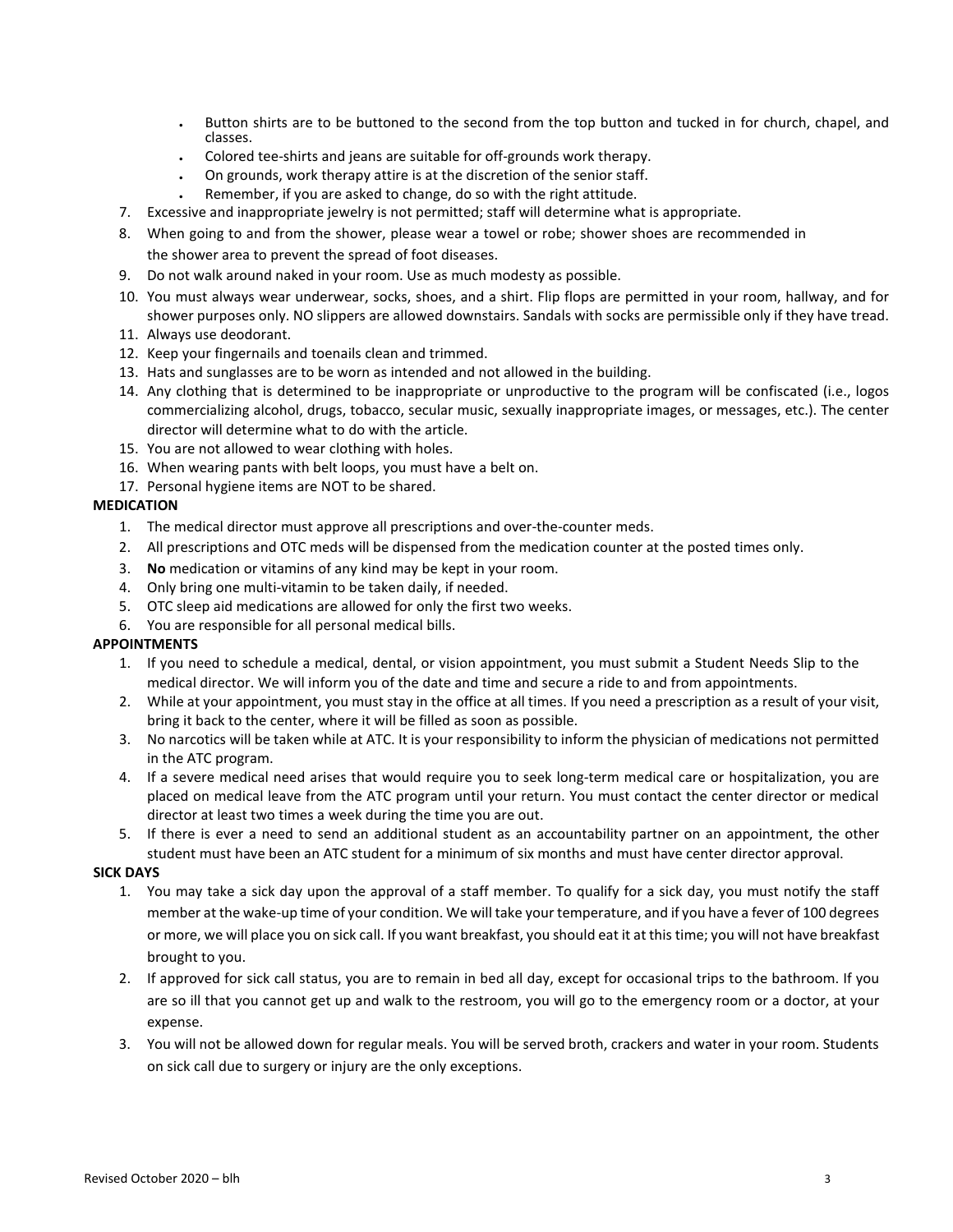# **MEALS / FOOD**

- 1. You have thirty minutes to eat. The kitchen crew should be the first in line.
- 2. Do not take food or beverages outside of the dining room, including special snacks.
- 3. You may have water in a clear bottle in other areas of the campus.
- 4. You must be present in the dining room five minutes *before* the appointed time.
- 5. Do not complain about the food served to you; instead, give thanks for what you receive. You may refuse any food item or request smaller portions. If you do not like what is served, you are free to leave after the mealtime prayer. If fasting, a fasting form must be filled out and approved by the center director.
- 6. Breakfast is optional on Sundays, but you must show up for the prayer beforehand.
- 7. Food is not to be traded or given away.

## **CHAPELS and CLASSES**

- 1. You must complete class assignments and graduation requirements on time and to the satisfaction of the staff member in charge.
- 2. You should arrive for chapel and class before the scheduled starting time. You should be in your seat and ready to work at the beginning of the classroom period after breaks.
- 3. We will charge you for any materials that you lose or abuse.
- 4. Do not use chapel and class time to write or read letters, draw pictures, communicate with other students, work on discipline assignments, or conduct any other personal business.
- 5. You should always use the bathroom before coming to chapel and class.
- 6. You are to be responsible for bringing the appropriate study materials for each chapel and class.
- 7. The classroom is a permanent quiet zone; if you have a question, post your flag quietly until a staff member addresses you. If there is not a staff member in the room, patiently wait until one arrives or until the next break period to make your request.
- 8. The educational portion of the ATC program will include personal studies courses, group studies courses, scripture memorization, Christian workers' courses, video series, lecture classes, small group discussions, other assignments if needed, and GED courses, if you are not a high school graduate.
- 9. You may, at times, be called upon to offer public prayer.
- 10. Do not put your feet on, or lean back in, chairs.

# **CHURCH ATTENDANCE**

- 1. NO candy or water bottles allowed!
- 2. Students are to sit together in all church services with or directly in front of staff members. Church service is a time for you to focus on the sermon and the Lord. Do not stare at members of the congregation.
- 3. Students must remain as a group, NO exceptions. If you must use the restroom, do so before or after the service and with at least one other student. Never leave a service for any reason.
- 4. You may not leave at the end of the service until the staff member in charge dismisses you.
- 5. You may not converse with women.
- 6. You may not communicate in any way with people whom you met on any ATC outing.
- 7. Bring a Bible, writing utensils, paper, etc. to church services.
- 8. Notes of all Sunday services have to be submitted by Sunday night.
- 9. A button-down dress shirt, tucked in, and dress pants are to be worn to all church services unless told otherwise by a staff member.
- 10.A white, long-sleeved dress shirt, black pants, black shoes, and black belt is mandatory for all choir outings.

### **SCRIPTURE MEMORIZATION**

- 1. Scripture verses will be assigned to every student regularly. Some of these verses will be from your classes, while others may be assigned independently. You will be responsible for learning all the verses.
- 2. If you are having difficulty with memorizing your verses, do not get upset. Seek help from a staff member. He/she may be able to help you improve your study habits or your memorization techniques.
- 3. If you need tutoring, either for reading or a problem with memorization in general, ask about the possibility of having a volunteer tutor.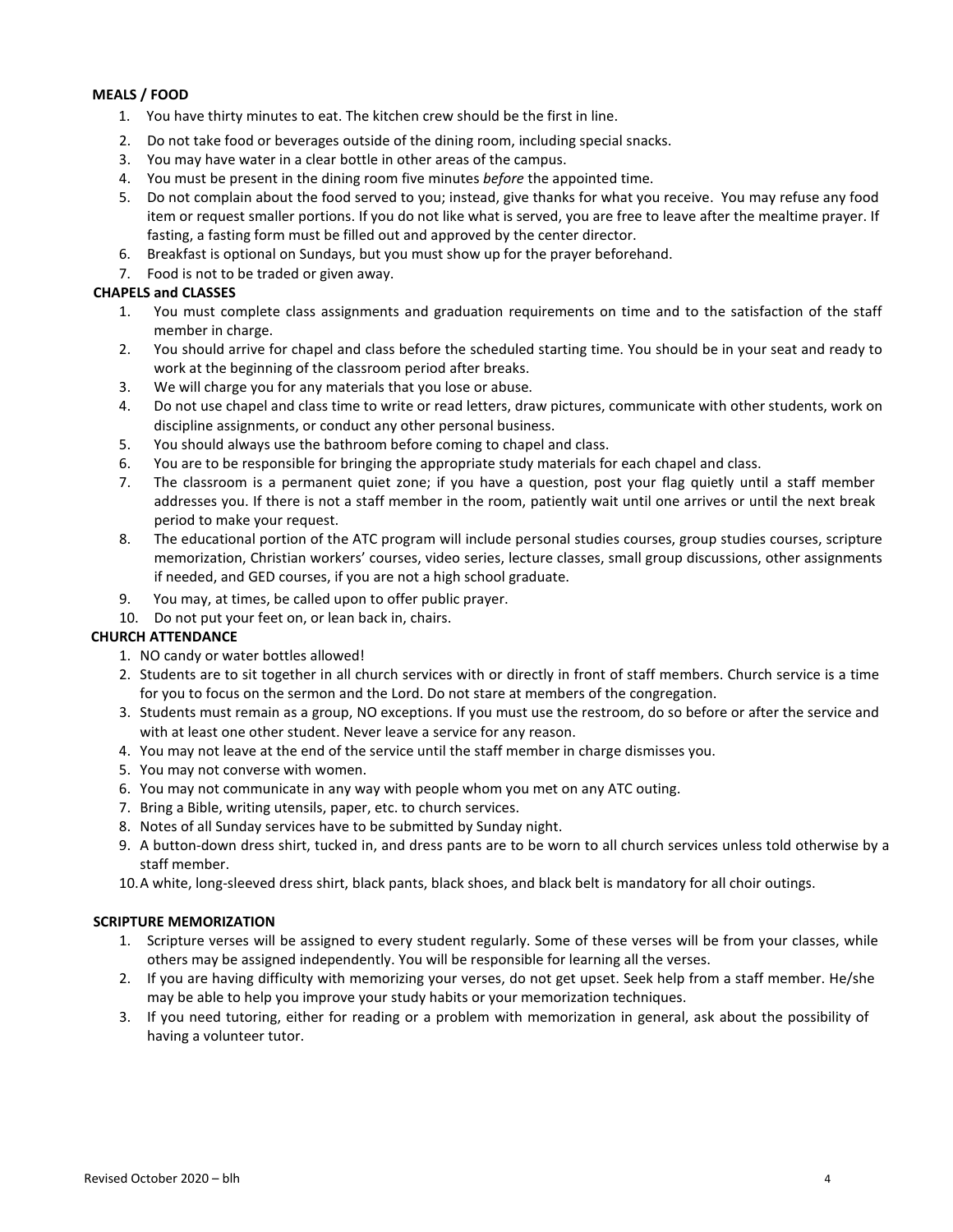### **WORK THERAPY**

- " Whatever you do, work at it with all your heart, as working for the Lord, not for human masters, since you know that you will receive an inheritance from the Lord as a reward. It is the Lord Christ you are serving." Colossians 3:23-24
	- 1. Work therapy is intended to help teach you how to relate to others, learn how to take directions, develop an initiative to assume responsibility for tasks at hand, and begin to learn good work attitudes and habits.
	- 2. You should accept your assignment as an adult in a mature manner.
	- 3. Those on the kitchen/dining room cleaning crew will be assigned on a rotating basis and have no special privileges.
	- 4. Any cost incurred due to tools or property damage or destruction due to negligence or improper usage is your financial responsibility. You are responsible for cleaning the tools you use and returning them to their proper place. NO tools are to be taken to your room.
- 5. You are not allowed in the kitchen unless you are assigned to work there or have permission from the staff.
- 6. You are to take joy in whatever task you are given no matter how simple or humble the work may be.
- 7. You are not allowed to run any power tools without the work supervisor's approval.
- 8. You may not use a chainsaw until you have proper training from our staff.
- 9. You are to be on time for work calls, dressed in proper work clothes, and ready to work.
- 10. Staff will release you for one 10-minute break during work therapy time.
- 11. No one is allowed in the garage without staff member permission.
- 12. All students are subject to random searches and urine testing upon completion of a workday.
- 13. You should always keep in mind that you are not the boss.

# **STUDENT PRIVILEGES**

As you prepare for the privilege of visits, passes, phone calls, and mail, it is your responsibility to take the lessons you have learned in the program so far and keep yourself pure and right before God.

"If you don't do what you know is right, you have sinned." James 4:17 (CEV)

# **VISITS**

- 1. We reserve the right to ask a visitor to leave if they are not appropriately dressed, using tobacco, drugs, alcohol (prohibited on campus), or disruptive in any manner. We ask that your guest abide by the ATC rules at all times.
- 2. Visits are only on the first and third Saturdays of the month, from 10:00 am 4:00 pm.
- 3. After completing 4 months, you are allowed 1 off-campus visit, each month, from 10:00 am 3:30 pm, on visit day.
- 4. You must be in the program for a minimum of one month before you can receive a visit on the next scheduled visitation date. The staff will monitor all visits.
- 5. ONLY FAMILY members are allowed to visit.
- 6. NO pets ALLOWED.
- 7. You must fill out a visitation form and turn it into the center director by 5:00 pm on the Wednesday before your visit. Names, and their relationship to you, must appear on the form.
- 8. The only way a girlfriend may visit is if she is the mother of your child, the child must be present, and an approved chaperone is present.
- 9. Visitors must report to a staff member before beginning the visit. They must sign in at the beginning and out at the end of their visit. Visitors are not to enter through the front door. If going off-campus, sign in and out with the staff member on duty.
- 10. Please make sure that you or your visitors properly supervise any visiting children. ATC assumes no responsibility for the safety or well-being of your visitors while they are here. If property is damaged, you are responsible.
- 11. Food must only be eaten in the designated area or outside. Please pick up any trash or leftover food and dispose of it properly.
- 12. No guests are allowed in your room or any other undesignated area.
- 13. Visits are to take place in the area designated or outside.
- 14. You are not permitted to go to your visitor's vehicle.
- 15. You are not permitted to use a visitor's cell phone or any device to access social media at any time.
- 16. All packages brought to you by visitors must be given directly to a staff member. Any prohibited items will be confiscated and returned to the family member and returned to their vehicle.
- 17. Any food donation from a visitor must be for the general student population. All other food must be consumed during the visit or taken back home with your visitor. (NO energy drinks are allowed.)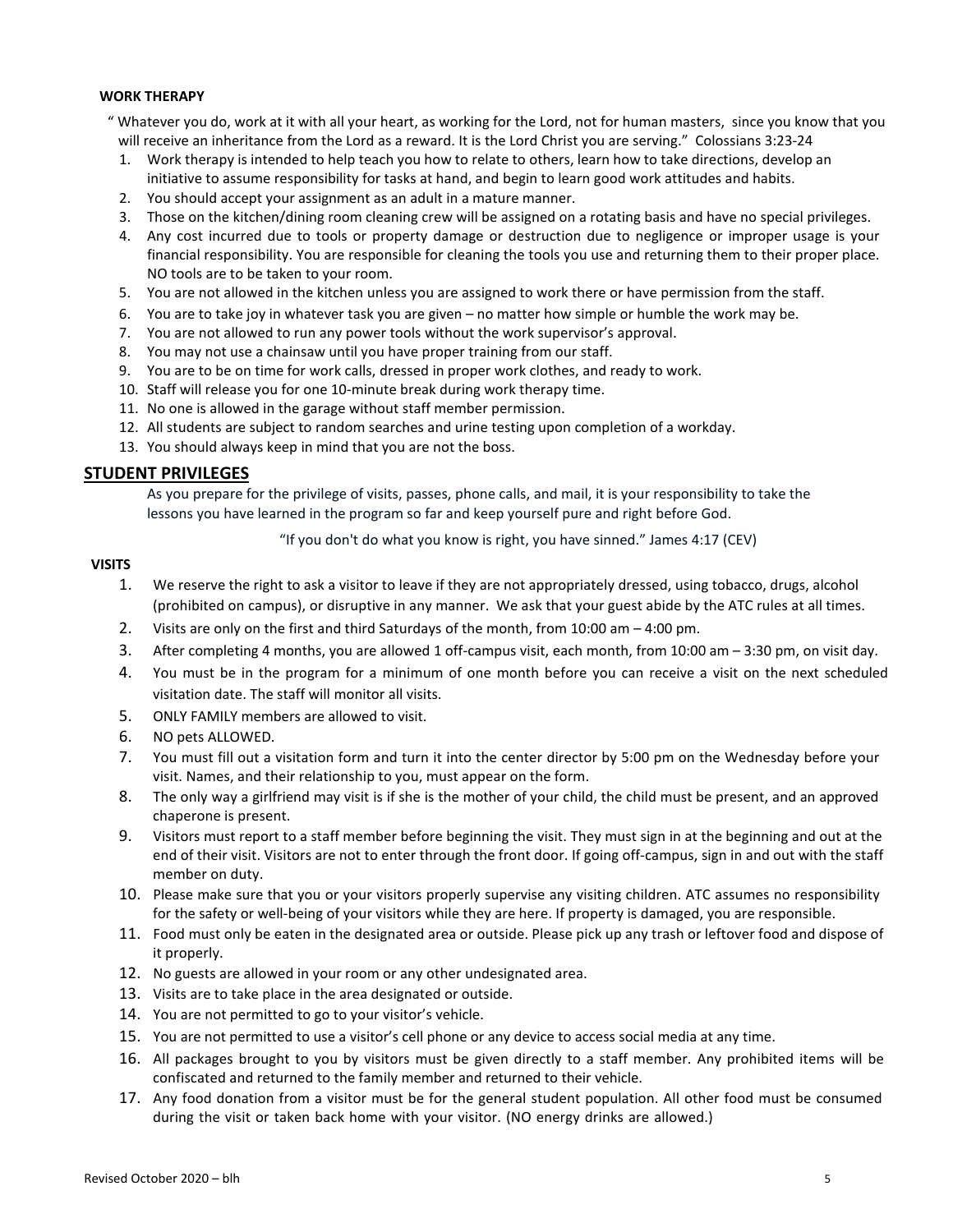- 18. UNDER NO CIRCUMSTANCES may you visit with another student's visitors.
- 19. Money received from visitors will go directly to the designated account (i.e., personal, ATC, etc.).
- 20. Visitation privileges may be withdrawn at any time at the discretion of the center director.

## **PASSES**

- 1. You may be eligible for a pass but not entitled to the pass.
- 2. Day and overnight passes are granted only if the center director deems the environment you are visiting is safe and will not negatively impact your program.
- 3. All travel plans must be set with the center director one week before you leave for your pass. It is your responsibility to keep these plans. Changes will affect future passes or may result in dismissal.
- 4. If you are married, you will be eligible for a weekend pass on visit weekends in your  $8^{th}$ ,  $9^{th}$ , and  $11^{th}$  months. A copy of your marriage certificate will be required.
- 5. You will be eligible for a 3-day pass in or after your  $7<sup>th</sup>$  month
- 6. You will be eligible for a 7-day pass in or after your  $10<sup>th</sup>$  month
- 7. You may not have a marriage pass and a three-day or seven-day pass within a month.
- 8. You must submit to a urine drug and nicotine test when you return to the center.

# **PHONE and MAIL PRIVILEGES**

- 1. A staff member will monitor all phone calls, and incoming and outgoing mail will be read by designated staff.
- 2. One call confirming your safe arrival to family or your probation/parole officer is permitted. Calls to your probation/parole officer are excluded from your two-phone call limitation, but a staff must approve this call.
- 3. You may contact your immediate family and/or the parent of your child.
- 4. You must be in the program for two weeks before you can make or receive phone calls and receive mail.
- 5. You will receive two fifteen-minute phone calls per week (these calls cannot be split). The **center director** is the only one who can allow any extra phone privileges.
- 6. All outgoing mail is to be unsealed and stamped.
- 7. Mail will be distributed by staff. Do not ask if you have received mail or packages.
- 8. Any correspondence or package received that is considered suspicious of being counterproductive will be destroyed. Any prohibited items will be confiscated and sent home on the next visit day.
- 9. Money received through the mail will go directly to the designated account (i.e., personal, ATC, etc.).
- 10. All mail being sent or received must have a complete address and return address.

# **RECREATION**

- 1. When involved in recreation at facilities off the ATC campus, you are to stay in a group and the areas designated by the staff.
- 2. Whether you are involved in recreation at either an outside or indoor facility, please treat the property with care.
- 3. Ping-pong, pool, weights, board games, etc., are privileges, not rights.
- 4. You must request approval from the staff member on duty before using the weight room. There must always be at least two students in the weight room during room usage.
- 5. You may not have your own weights or exercise equipment.
- 6. If you require medical attention due to health needs associated with pain or injury, weight room and recreational activities (basketball, volleyball, ping-pong, horseshoes, etc.) will be off-limits until medically cleared and approved by the center director. You must be cleared by the center director to begin to exercise or participate in recreational activities again.

### **MUSICAL INSTRUMENTS**

- 1. ALL instrument use is at the discretion of the staff on duty
- 2. You may keep your instrument, upon approval of the center director.
- 3. You may play instruments in the student life center or outside during free time.
- 4. Only Christian music, classical music and the practice of such music as is necessary to develop your skills, are permitted.
- 5. Do not touch the keyboard and piano in the Student Life Center without the center director's permission.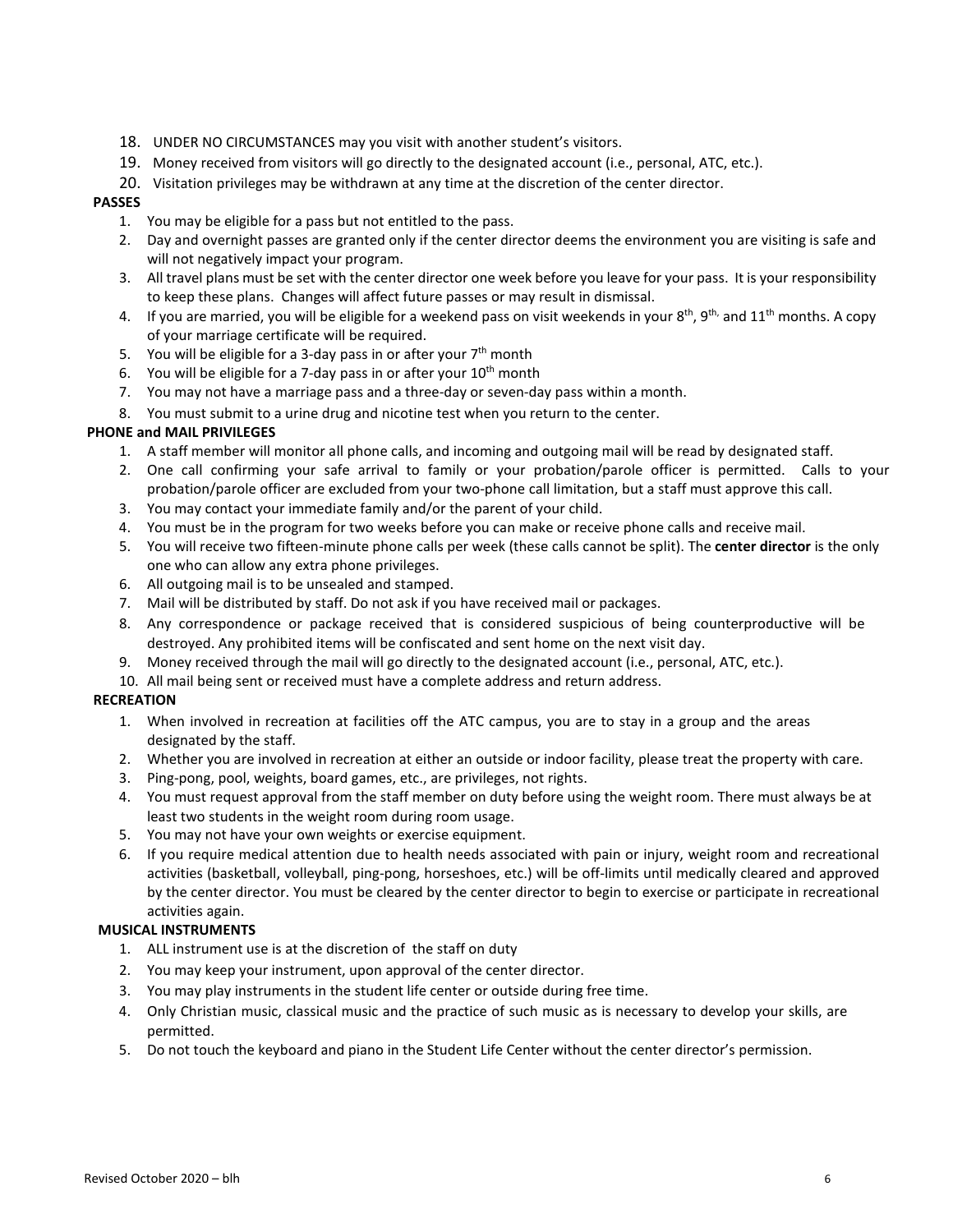### **TELEVISION AND RADIO PRIVILEGES**

- 1. Television will generally be on for the evening news from 5:30 6:00 pm. Television viewing is not part of the ATC program and at the discretion of the on-duty staff.
- 2. The VCR/DVD is to be used to view movies with Biblical/family-oriented themes. Other films are permitted only with the center director's permission.
- 3. The ATC CD player and audio equipment are not for your personal use during your free time.
- 4. Before any radio is turned on, you must get staff permission. Only Christian music will be played.

#### **DISCIPLINE POLICY**

You agree to abide by the ATC rules and policies once you enter the ATC program. The Discipline Policy applies when you violate a rule or policy. When this occurs, a Program Violation Notice will be given. All writing assignments are to be completed in the classroom during free time.

## **Continued violations will require continued and deepening forms of discipline. Since no list of rules and disciplinary actions could be exhaustive, the following are examples of offenses and consequences:**

#### **Minor Offenses:**

- 1. Leaving lights on or fans running in your bedroom
- 2. Conversing in the bathroom or hallway
- 3. Late for a scheduled activity
- 4. Having food in your room
- 5. Running in the building
- 6. Not shaving in the morning
- 7. Wearing a hat or sunglasses in the building
- 8. Turning on/off the TV or radio without permission
- 9. Having money in your possession
- 10. Not appropriately dressed for class, chapel, mealtimes, etc.

#### **Consequences:**

- Writing assignments of Character Qualities or Bible passages
- Loss of privileges or extra work duties

#### **Major Offenses:**

- 1. Continued disobedience to rules and policies
- 2. Rebellious conduct
- 3. Possession of tobacco, alcohol, or drugs in any form
- 4. Talking to other students about leaving the program
- 5. Refusing to participate in scheduled activities without reason or permission
- 6. Creating strife and dissension or talking negatively about the program
- 7. Leaving a church building or work site without permission
- 8. Having vitamins, meds, or OTC meds in room
- 9. Cheating, stealing, or lying
- 10. Calling or writing a person you met since entering the program

#### 11. Walking off ATC property

#### **Consequences:**

- Loss of phone and visitation privileges
- Additional time in the program
- Extra work assignments

# **Dismissible Offenses:**

- 1. Threatening bodily harm
- 2. Violent or abusive behavior
- 3. Sexual misconduct, abuse, or harassment
- 4. Deliberate destruction of facility equipment or property
- 5. Use of nicotine or drugs
- 6. Refusal to take a urine test

### **Consequences:**

- Dismissal from the program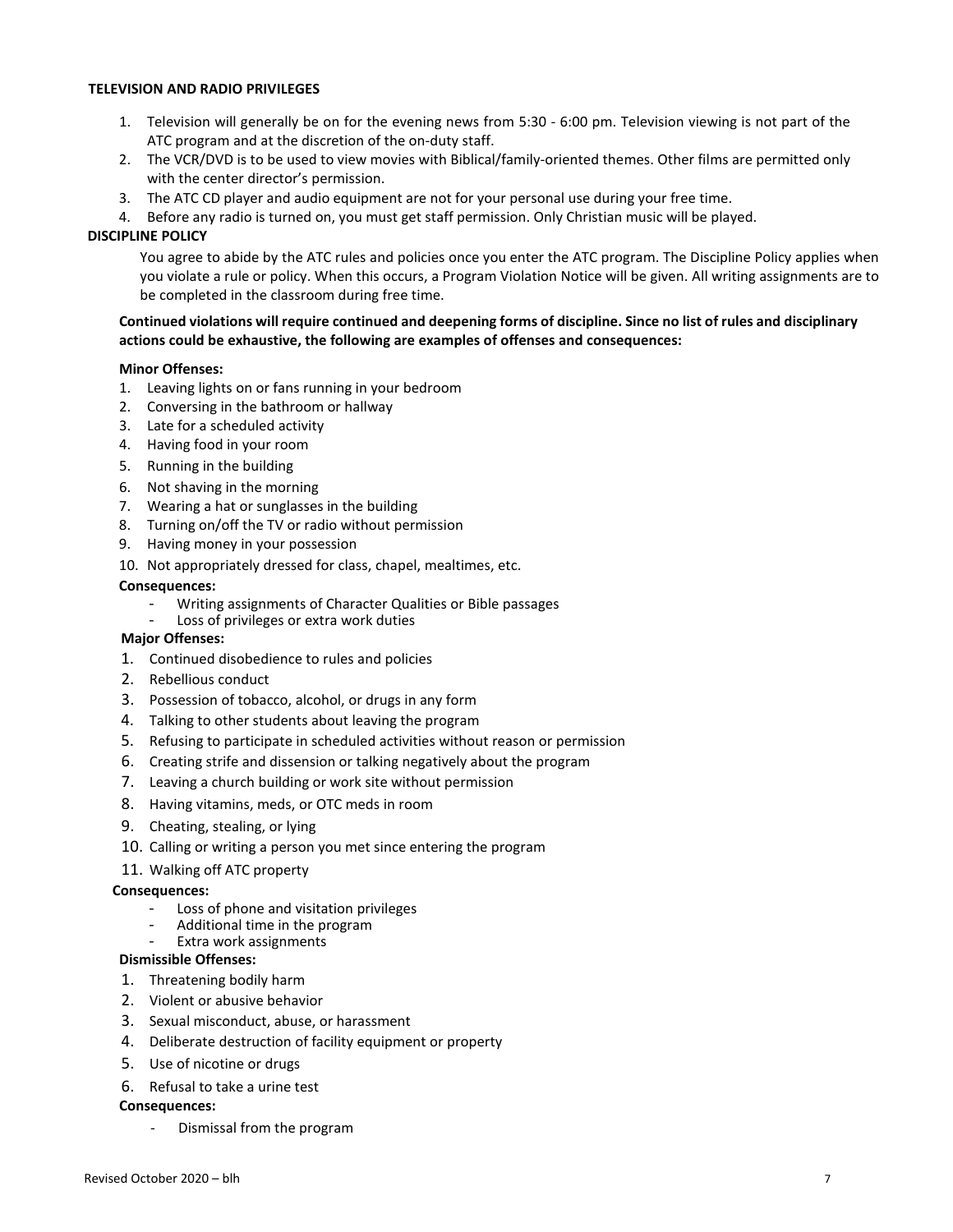# **Nicotine Offenses:**

# **First Offense:**

- 1. You will write a three-page (both sides) report on the Character Quality Self-Control.
- 2. You will receive only one fifteen-minute call per week for the next four weeks of eligibility.
- 3. You will miss your next scheduled visit.

## **Second Offense:**

- 1. You will be extended 30 days in the ATC program.
- 2. You will miss your next two scheduled visits.
- 3. You will receive only one fifteen-minute call per week for the next four weeks of eligibility.

## **Third Offense:**

- 1. You will be extended 60 days in the ATC program.
- 2. You will receive only one fifteen-minute call per week for the next four weeks of eligibility.
- 3. You will miss your next scheduled visit and will surrender your next pass.

## **Fourth Offense:**

1. You will be involuntarily withdrawn from the ATC program.

## **Educational Disciplines:**

- 1. If you do not complete each contract by the stated deadline, you will be placed on Academic Discipline until you are current. Academic discipline consists of, but is not limited to, spending all free time in the study hall working on contract work and receiving no visitation privileges.
- 2. If you need special privileges regarding the number of requirements you must fulfill, this will be handled on an individual basis and be determined by the center director.

## **DISCHARGE**

If you wish to leave the program, notify the staff, and follow these exit procedures.

- 1. Leave during office hours, 8:00 am -- 4:30 pm Monday Friday, to receive personal possessions.
- 2. Leave before or after office hours, we will mail your items, at your expense, to the address listed on your application.
- 3. Take all clothing, toiletries, books, etc. These will not be mailed and will only be kept for 30 days from departure.
- 4. If you do not have a ride, you will be taken to the Joplin bus station, even if you are not able to purchase a ticket.

# **LEGAL SITUATION POLICY**

You are to receive permission from the proper authorities before entering the program

- 1. You shall inform the intake director regarding probation, parole, or court requirements.
- 2. A local probation officer will visit each student who is on probation twice per month.
- 3. If you are required to make a court appearance, you shall complete the Personal Studies for New Christians project 303, titled, Go See the Judge.
- 4. You are not allowed court appearance for personal matters unless subpoenaed.
- 5. Legal Assistance:
	- ⠄ Legal services are not provided through the ATC Program.
	- . The student will bear all legal aid costs.
	- ⠄ ATC is not responsible for any legal repercussions that may occur if you are dismissed or leave the program.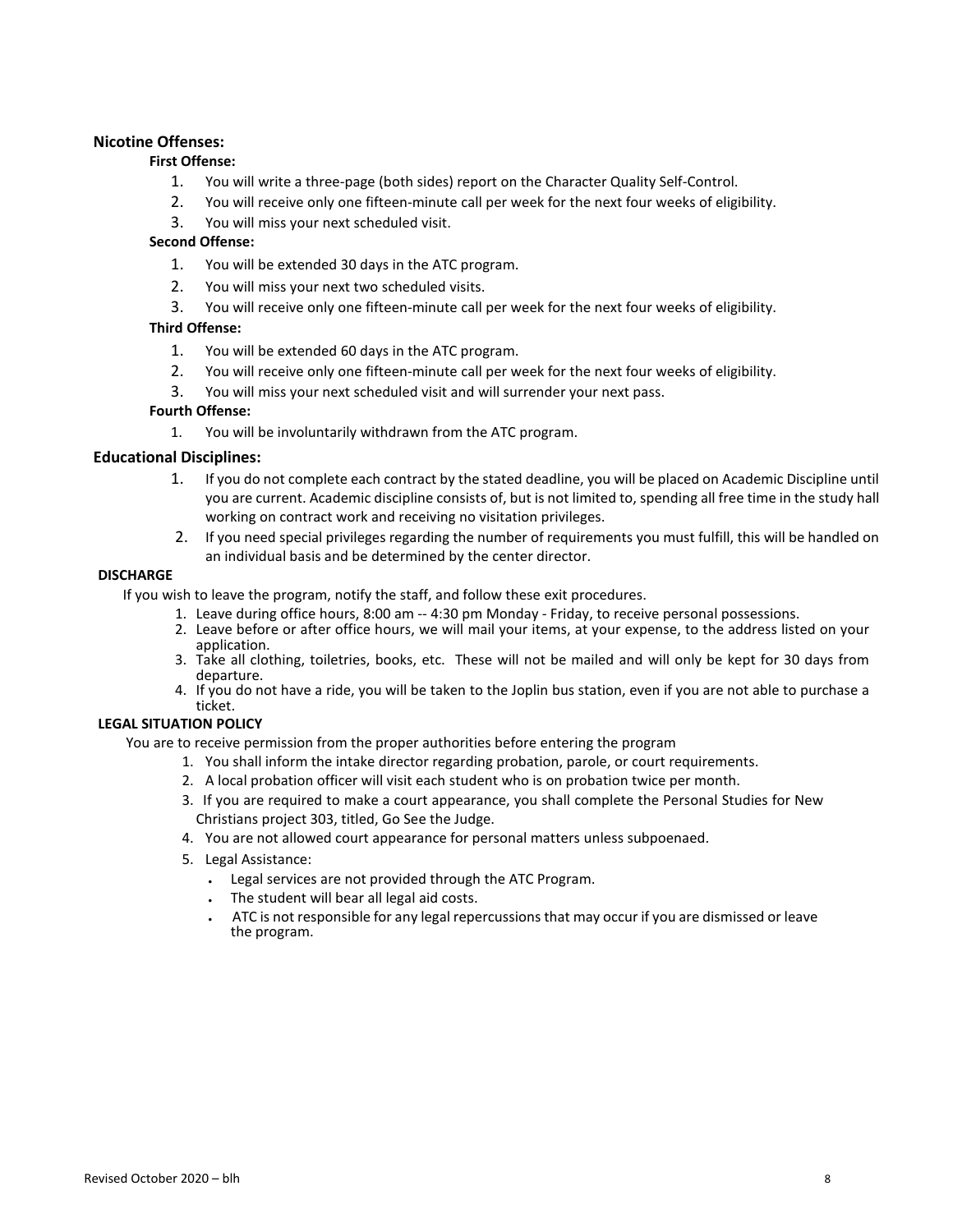### **GRIEVANCE POLICY**

### **Part A: Grievance against another student**

- 1. If you have a grievance against a fellow student, read Matthew 18:15-20 and Galatians 6:1 and prayerfully consider the situation.
- 2. Go to the student one on one and attempt to deal with the conflict in the following manner:
	- Find a private area, and both of you sit down together.
		- ⠄ Pray together before discussing the situation.
		- Discuss the situation in normal conversational tones, without raising your voice.
	- Clearly explain what you are concerned about and why you are worried about it.
		- Gain an understanding of the other person's perspective.
		- Repeat back to the other student what you believe he is saying until there is a clear understanding of what each of you is trying to say.
	- Come to an understanding of your wrong behavior in the situation, and in humility, resolve to discontinue the behavior.
	- When you feel the situation is resolved, pray for one another, committing your weaknesses, and your relationship to the Lord.
- 3. If the situation is not resolved by following the steps listed above, have another student who is familiar with the situation or a staff member act as a mediator, and again follow the points listed above.
- 4. If the situation remains unresolved, inform the center director or campus pastor. They will then resolve the grievance within 48 hours. Any decision the staff makes will be final.

### **Part B: Confrontation Policy**

The following violations are exceptions to the grievance policy and should be immediately reported to the staff member on duty. If it is found that you knew of these violations and did not report them to the staff member on duty, you will be considered a willing party and will be considered for disciplinary action.

These violations include:

- ⠄ Use of any form of tobacco or alcohol
- ⠄ Threatening a student of staff with bodily harm
- ⠄ Violent or abusive behavior
- ⠄ Willful destruction of facility equipment or property
- ⠄ Physical harm inflicted on staff or student
- ⠄ Sexual misconduct, abuse, or harassment

### **Part C: Student Rights**

- 1. You have the right to give informed consent to refuse treatment of medication and to be advised of the consequences of such a decision.
- 2. You have the right to know about the cost and third-party coverage of treatment, including any limitation of the duration of the services.
- 3. You have the right to a grievance procedure.
- 4. You have the right to a humane and safe environment, free from abuse, neglect, and exploitation.
- 5. You shall not be detained against your will.
- 6. You shall be granted dignity and personal privacy.

# **Part D: Student Grievance Procedure**

If you feel that you have been abused or treated unjustly, including physical abuse or threats, violation of your rights, or inappropriate sexual behavior, you shall have the right to seek remedy for the grievance.

You shall adhere to the following grievance procedure:

- 1. Report any grievance to any staff member after first reading Galatians 6:1 and prayerfully consider the situation.
- 2. Do not discuss grievances with other students unless they are personally involved in the complaint.
- 3. You may submit the complaint in writing.
- 4. The staff member will acknowledge and document the complaint in writing and place it in your file within 24 hours (72 hours on weekends) from the incident.
- 5. The center director will meet with the staff member with whom the grievance was initially shared, the person against whom the grievances were made and you, within 48 hours. Documentation will be made and placed into your file.
- 6. The grievance will be resolved, and a decision presented to you within seven days of the complaint and placed in your file.